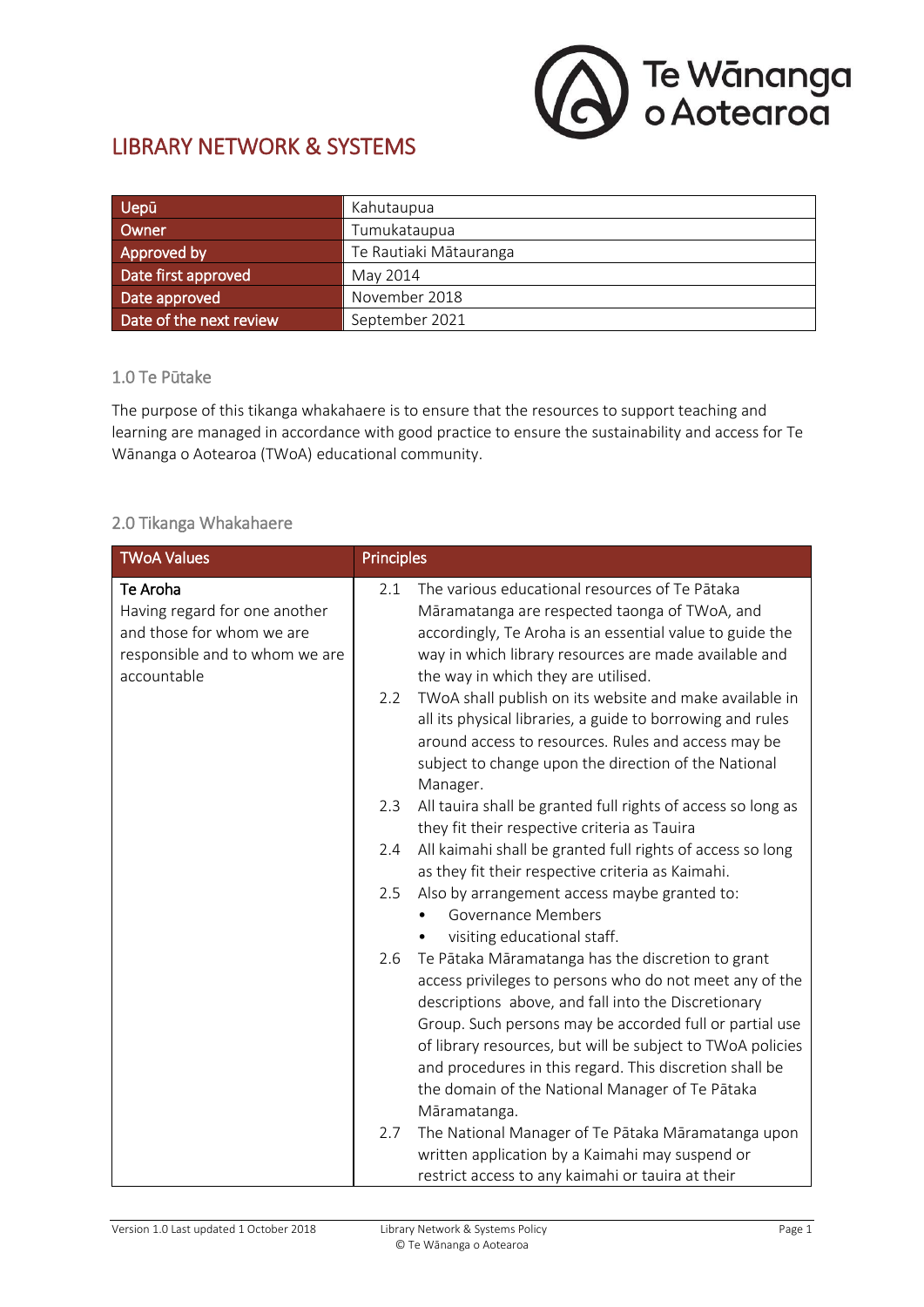| <b>TWoA Values</b>                                                                                                                 | <b>Principles</b>                                                                                                                                                                                                                                                                                                                                                                                                                                                                                                        |
|------------------------------------------------------------------------------------------------------------------------------------|--------------------------------------------------------------------------------------------------------------------------------------------------------------------------------------------------------------------------------------------------------------------------------------------------------------------------------------------------------------------------------------------------------------------------------------------------------------------------------------------------------------------------|
|                                                                                                                                    | discretion. This will be communicated to the affected<br>person outlining the decision and remedy required to<br>restore access.                                                                                                                                                                                                                                                                                                                                                                                         |
| Te Whakapono<br>The basis of our beliefs and the<br>confidence that what we are<br>doing is right                                  | Te Pātaka Māramatanga supports the vision and<br>2.8<br>kaupapa of "whānau transformation through<br>education" and looks to uphold this kaupapa by<br>ensuring that the educational resources of Te Pātaka<br>Māramatanga are properly accessible.                                                                                                                                                                                                                                                                      |
| Ngā Ture<br>The knowledge that our actions<br>are morally and ethically right<br>and that we are acting in an<br>honourable manner | Te Pātaka Māramatanga seeks to ensure that its<br>2.9<br>provision of resources is managed ethically and in<br>accordance with the law.<br>The range of services and resources that are available<br>2.10<br>through Te Pātaka Māramatanga include:<br>borrowing privileges;<br>print, digital and audio-visual collections;<br>٠<br>electronic resources, including databases;<br>interlibrary loan;<br>٠                                                                                                               |
|                                                                                                                                    | instructional services, including information literacy<br>٠<br>skills and training in the use of databases;<br>individual and group study spaces;<br>٠<br>other services such as computers, printers and<br>$\bullet$<br>photocopying; and<br>reference services (personal assistance provided to<br>users seeking information)                                                                                                                                                                                          |
|                                                                                                                                    | Our resources are taonga for all our TWoA community.<br>2.11<br>As such each borrower is expected to look after any<br>items borrowed to the best of their ability so that they<br>may be used by other borrowers after them.                                                                                                                                                                                                                                                                                            |
|                                                                                                                                    | All Te Pātaka Māramatanga staff are the kaitiaki of our<br>2.12<br>resources and as such will manaaki our taonga and<br>encourage their use by the TWoA community. This<br>includes maintaining a high level of access to the<br>resources, providing a friendly and professional service.                                                                                                                                                                                                                               |
|                                                                                                                                    | In consultation with the TWoA library community and<br>2.13<br>stakeholders the National Manager shall ensure that<br>the provision of library services by Te Pātaka<br>Māramatanga supports the achievement of tauira<br>success by:<br>assessing, analysing, and prioritise resources,<br>collections, and services;<br>developing our collections to better serve tauira<br>including prioritising Mātauranga Maori; and<br>evaluating and developing new approaches where<br>needed to enhance our library services. |
|                                                                                                                                    | Te Pātaka Māramatanga will be guided by the<br>2.14<br>requirements set out in The Copyright Act 1994. The<br>use of the library will comply with vendor agreements,<br>our IT policies and legislative compliance.                                                                                                                                                                                                                                                                                                      |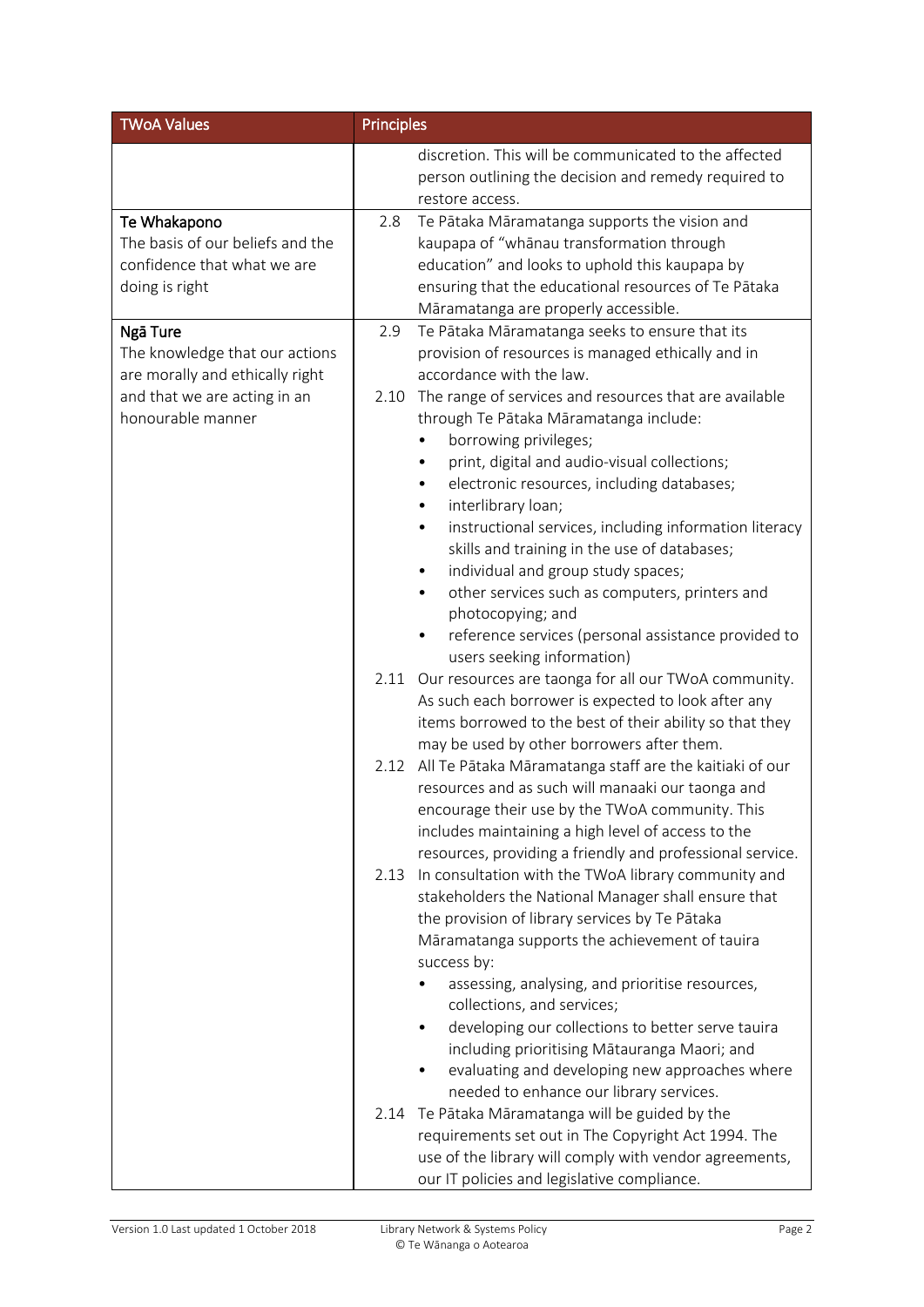| TWoA Values                                                                | <b>Principles</b>                                                                                                                                                                                                                    |
|----------------------------------------------------------------------------|--------------------------------------------------------------------------------------------------------------------------------------------------------------------------------------------------------------------------------------|
| Kotahitanga<br>Unity amongst iwi and other<br>ethnicities, standing as one | 2.15 Te Pātaka Māramatanga seeks to ensure that the<br>application of this tikanga whakahaere and the<br>associated access to these educational resources is as<br>fair as possible for the diverse learning communities of<br>TWoA. |

### 3.0 Whanuitanga

This tikanga whakahaere applies to all Governance and Kaimahi of TWoA.

TWoA will provide quality library services and resources to support the teaching, learning and rangahau needs of tauira and kaimahi.

#### 3.1 Range of Services and Resources (Koha)

The range of services and resources that are available through Te Pātaka Māramatanga include:

- borrowing privileges;
- print and audio-visual collections;
- electronic resources, including databases;
- interlibrary loan;
- instructional services, including information literacy skills and training in the use of databases;
- individual and group study spaces;
- other services such as computers, printers and photocopying; and
- reference services (personal assistance provided to users seeking information)

### 4.0 Whakamāramatanga

These are the definition of terms that are used throughout the document.

| <b>Term</b>         | <b>Description</b>                                                    |  |  |
|---------------------|-----------------------------------------------------------------------|--|--|
| <b>Borrower</b>     | A person who utilises the resources of Te Pātaka Māramatanga.         |  |  |
| Community           | Our community definition in this instance includes all currently      |  |  |
|                     | enrolled Tauira, on all campuses and at remote locations. All Kaimahi |  |  |
|                     | (excluding contractors) Visiting kairangahau and guests of Te         |  |  |
|                     | Wānanga o Aotearoa. On application, services may be extended to       |  |  |
|                     | our wider community and partners.                                     |  |  |
| Discretionary Group | Includes alumni of TWoA, community groups, Tai Wānanga, and           |  |  |
|                     | current students of other education institutions.                     |  |  |
| Governance Members  | Individuals who belong to any established TWoA governance group.      |  |  |
| Kaimahi             | All persons employed, seconded, and authorised contractors by/to/of   |  |  |
|                     | TWoA.                                                                 |  |  |
| Resources           | Include printed and electronic:                                       |  |  |
|                     | books;                                                                |  |  |
|                     | journals;                                                             |  |  |
|                     | articles;                                                             |  |  |
|                     | databases;                                                            |  |  |
|                     | subject guides;<br>collections; and                                   |  |  |